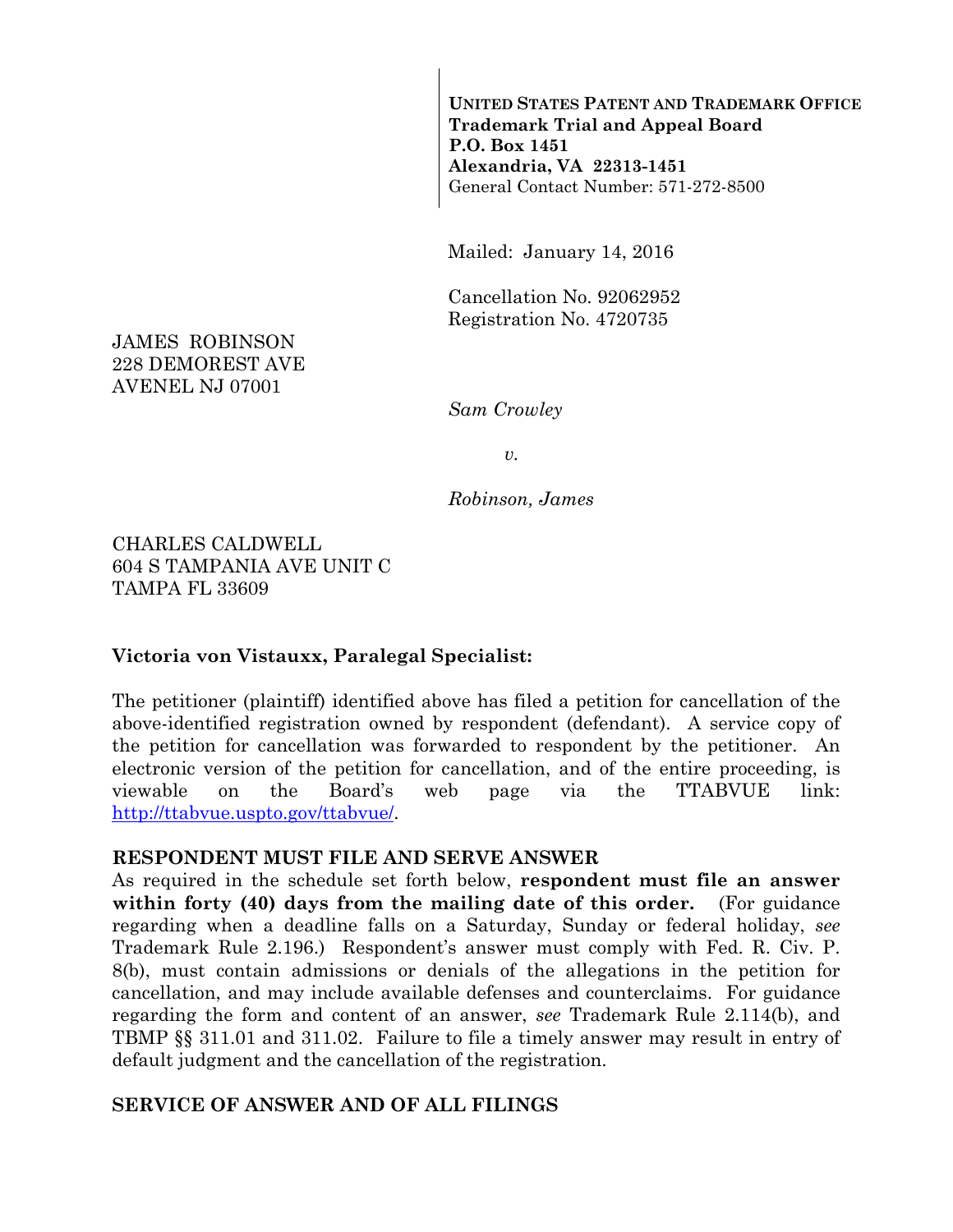The answer, and **all** other filings in this proceeding, **must** be served in a manner specified in Trademark Rule 2.119(b), and **must** include proof of service. For guidance regarding the service and signing of all filings, *see* TBMP §§ 113-113.04. As noted in TBMP § 113.03, proof of service should be in the following certificate of service form:

*I hereby certify that a true and complete copy of the foregoing (insert title of submission) has been served on (insert name of opposing counsel or party) by mailing said copy on (insert date of mailing), via First Class Mail, postage prepaid (or insert other appropriate method of delivery) to: (set out name and address of opposing counsel or party).* 

*Signature\_\_\_\_\_\_\_\_\_\_\_\_\_\_\_\_\_\_\_\_\_\_\_\_\_\_*   $Date$ 

The parties may agree to forward service copies by electronic transmission, *e.g*., email. *See* Trademark Rule 2.119(b)(6) and TBMP §113.04. Pursuant to Trademark Rule 2.119(c), however, five additional days are afforded only to actions taken in response to papers served by first-class mail, "Express Mail," or overnight courier, not by electronic transmission.

# **LEGAL RESOURCES AVAILABLE AT WEB PAGE**

Proceedings will be conducted in accordance with the Trademark Rules of Practice, set forth in Title 37, part 2, of the Code of Federal Regulations.These rules, as well as amendments thereto, the Manual of Procedure (TBMP), information on Accelerated Case Resolution (ACR) and Alternative Dispute Resolution (ADR), and many Frequently Asked Questions, are available on the Board's web page, at: http://www.uspto.gov/trademarks/process/appeal/index.jsp. For a general description of Board proceedings, *see* TBMP §102.03.

### **FILING PAPERS ONLINE**

The link to the Board's electronic filing system, ESTTA (Electronic System for Trademark Trials and Appeals), is at the Board's web page, at:

http://estta.uspto.gov/. The Board **strongly encourages parties to use ESTTA** for all filings. ESTTA provides various electronic filing forms; some may be used as is, and others may require attachments. For technical difficulties with ESTTA, parties may call 571-272-8500. Due to potential technical issues, parties should not wait until the last date of a deadline for filing papers. The Board may decline to consider any untimely filing.

# **PETITIONER'S OBLIGATION IF SERVICE IS INEFFECTIVE**

If a service copy of the petition for cancellation is returned to petitioner as undeliverable or petitioner otherwise becomes aware that service has been ineffective, petitioner must notify the Board in writing within ten (10) days of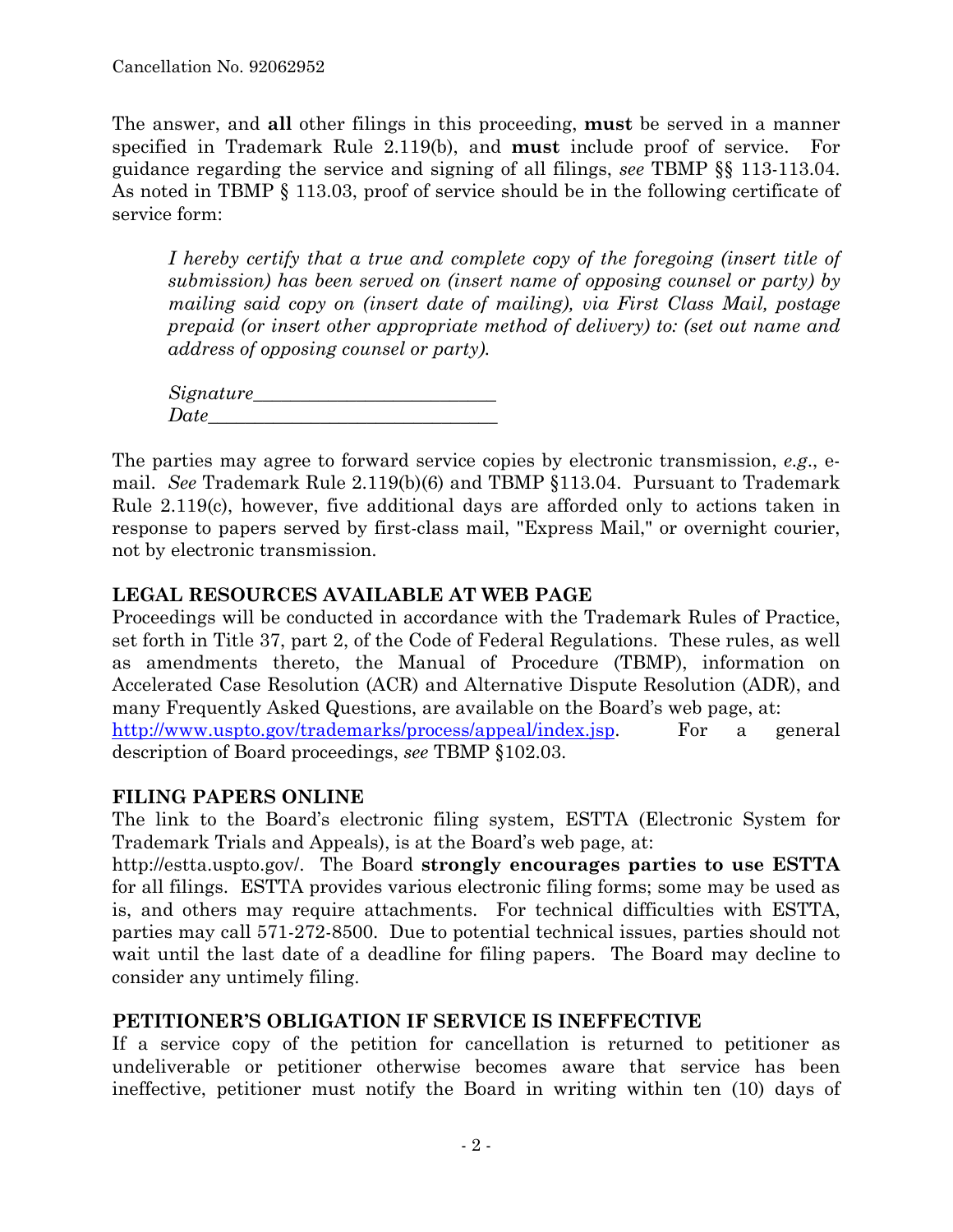receipt of the returned copy. Notification to the Board may be provided by any means available for filing papers with the Board, but preferably should be provided **by written notice filed through ESTTA**. For guidance regarding notice of ineffective service, *see* Trademark Rule 2.111(b) and TBMP § 309.02(c)(2).

While petitioner is under no obligation to search for current correspondence address information for, or investigate the whereabouts of, any respondent petitioner is unable to serve, if petitioner knows of any new address information for the respondent, petitioner must report the address to the Board. If a petitioner notifies the Board that a service copy sent to a respondent was returned or not delivered, including any case in which the notification includes a new address for the respondent discovered by or reported to petitioner, the Board will give notice under Trademark Rule 2.118.

### **FORMAT FOR ALL FILINGS**

Trademark Rule 2.126 sets forth the required form and format for all filings. The Board may **decline to consider** any filing that does not comply with this rule, including, but not limited to motions, briefs, exhibits and deposition transcripts.

# **CONFERENCE, DISCOVERY, DISCLOSURE AND TRIAL SCHEDULE**

| Time to Answer                          | 2/23/2016  |
|-----------------------------------------|------------|
| Deadline for Discovery Conference       | 3/24/2016  |
| Discovery Opens                         | 3/24/2016  |
| Initial Disclosures Due                 | 4/23/2016  |
| <b>Expert Disclosures Due</b>           | 8/21/2016  |
| Discovery Closes                        | 9/20/2016  |
| <b>Plaintiff's Pretrial Disclosures</b> | 11/4/2016  |
| Plaintiff's 30-day Trial Period Ends    | 12/19/2016 |
| Defendant's Pretrial Disclosures        | 1/3/2017   |
| Defendant's 30-day Trial Period Ends    | 2/17/2017  |
| Plaintiff's Rebuttal Disclosures        | 3/4/2017   |
| Plaintiff's 15-day Rebuttal Period Ends | 4/3/2017   |

### **PARTIES ARE REQUIRED TO HOLD DISCOVERY CONFERENCE**

As noted in the schedule above, the parties are required to schedule and to participate with each other in a discovery conference by the deadline in the schedule. For guidance, s*ee* Fed. R. Civ. P. 26(f), Trademark Rule 2.120(a)(2), and TBMP § 401.01. In the conference, the parties are required to discuss (1) the nature of and basis for their respective claims and defenses, (2) the possibility of settling or at least narrowing the scope of claims or defenses, and (3) arrangements for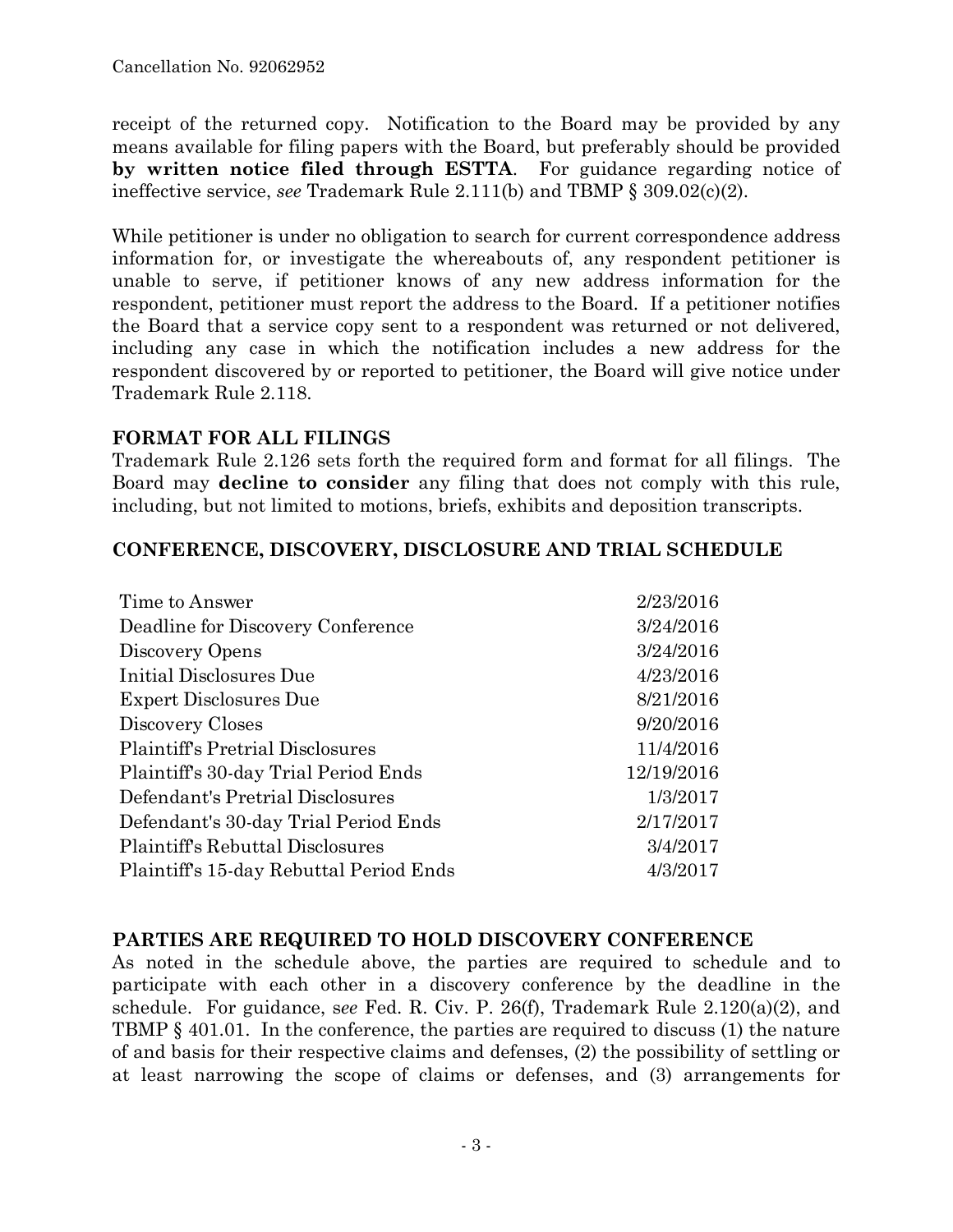disclosures, discovery and introduction of evidence at trial, if the parties are unable to settle at this time.

Discussion of amendments of otherwise prescribed procedures can include limitations on disclosures and/or discovery, willingness to stipulate to facts, and willingness to stipulate to more efficient options for introducing at trial information or materials obtained through disclosures or discovery.

The parties must hold the conference in person, by telephone, or by any means on which they agree. A Board interlocutory attorney or administrative trademark judge will participate in the conference, upon request of any party, provided that such request is made no later than ten (10) days prior to the conference deadline. *See* Trademark Rule 2.120(a)(2). A request for Board participation must be made either through an ESTTA filing, or by telephone call to the assigned interlocutory attorney whose name is on the TTABVUE record for this proceeding. A party should request Board participation only after the parties have agreed on possible dates and times for the conference. A conference with the participation of a Board attorney will be by telephone, and the parties shall place the call at the agreed date and time, in the absence of other arrangements made with the Board attorney.

# **PROTECTIVE ORDER FOR CONFIDENTIAL INFORMATION**

The Board's Standard Protective Order is applicable, and is available at: http://www.uspto.gov/trademarks/process/appeal/guidelines/stndagmnt.jsp. During their conference, the parties should discuss whether they agree to supplement or amend the standard order, or substitute a protective agreement of their choosing, subject to approval by the Board. *See* Trademark Rule 2.116(g) and TBMP § 412. The standard order does not automatically protect a party's confidential information and its provisions for the designation of confidential information must be utilized as needed by the parties.

### **ACCELERATED CASE RESOLUTION**

During their conference, the parties should discuss whether they wish to seek mediation or arbitration, and whether they can stipulate to follow the Board's Accelerated Case Resolution (ACR) process for a more efficient and economical means of obtaining the Board's determination of the proceeding. For guidance regarding ACR, *see* TBMP § 528. Detailed information on ACR, and examples of ACR cases and suggestions, are available at the Board's webpage, at: http://www.uspto.gov/trademarks/process/appeal/index.jsp.

# **DISCOVERY AND INTERLOCUTORY PROCEDURES**

For guidance regarding discovery, *see* Trademark Rule 2.120 and TBMP Chapter 400, regarding the deadline for and contents of initial disclosures, *see* Trademark Rule  $2.120(a)(2)$  and TBMP § 401.02, and regarding the discoverability of various matters, *see* TBMP § 414. Certain provisions of Fed. R. Civ. P. 26 are applicable in